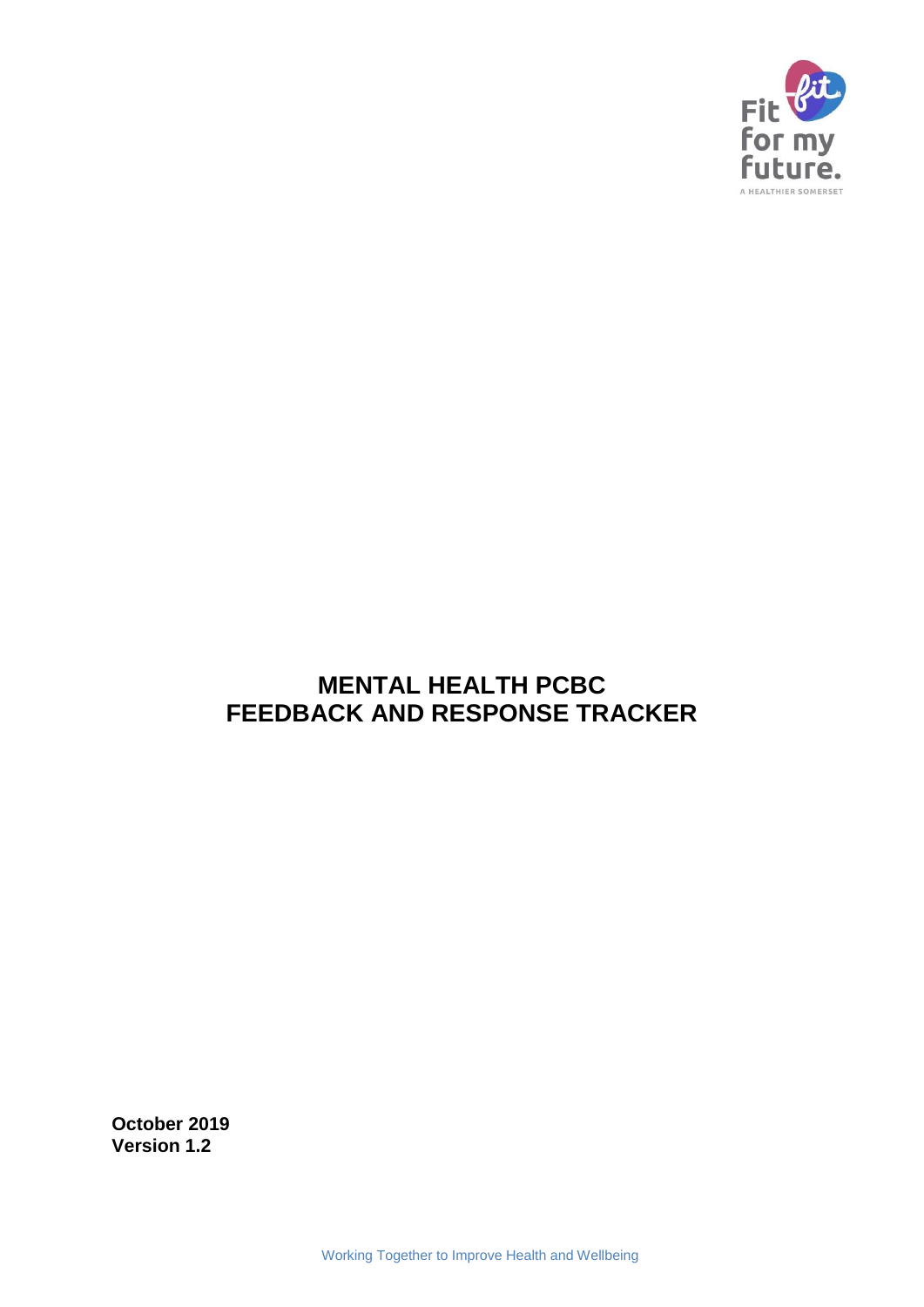

| Item ref       | <b>Feedback source</b> | <b>Feedback</b>                                                                                                                                                                                                                                                                             | Our response                                                                                                                                                                                                                                                                                                                              |
|----------------|------------------------|---------------------------------------------------------------------------------------------------------------------------------------------------------------------------------------------------------------------------------------------------------------------------------------------|-------------------------------------------------------------------------------------------------------------------------------------------------------------------------------------------------------------------------------------------------------------------------------------------------------------------------------------------|
|                | <b>Clinical Senate</b> | It was noted that a timeline for the delivery of the<br>community model aligned with proposed changes to<br>inpatient services would help give confidence that<br>pathways were joined up to prevent crisis".                                                                               | We have covered this (crisis cafes) and on in<br>the timeline. See pages 50 and 90                                                                                                                                                                                                                                                        |
| $\overline{2}$ | <b>Clinical Senate</b> | It was noted that there should be greater clarity to<br>describe the different teams in the community, in<br>particular the crisis team which will need to be staffed to<br>be available when people are mostly likely to present<br>and with a clear 24/7 offer to help reduce admissions. | We have included a table "Increase in staff<br>numbers to support the Community<br>Workforce Model" together with narrative<br>describing different community teams and<br>the provision of crisis cafes (see page 50)<br>We have also expanded on MDT teams in<br>bullet 3 (page 49)                                                     |
| 3              | <b>Clinical Senate</b> | The Community Model should be updated to include<br>level zero prevention                                                                                                                                                                                                                   | The model has been updated in two<br>instances in the PCBC                                                                                                                                                                                                                                                                                |
| 4              | <b>Clinical Senate</b> | The benefit of potential training opportunities resulting<br>from the model should be emphasised and multi-<br>disciplinary roles also fully described, to include the use<br>of Occupational Therapy input to wards.                                                                       | The MDT staffing mix and overall care<br>model will remain the same on the<br>relocated located ward as aligned to Safer<br>Staffing requirements. However, there is an<br>expectation that there will be an expansion<br>in the range of AHPs working in the<br>community model and this has been<br>included in the PCBC. There is also |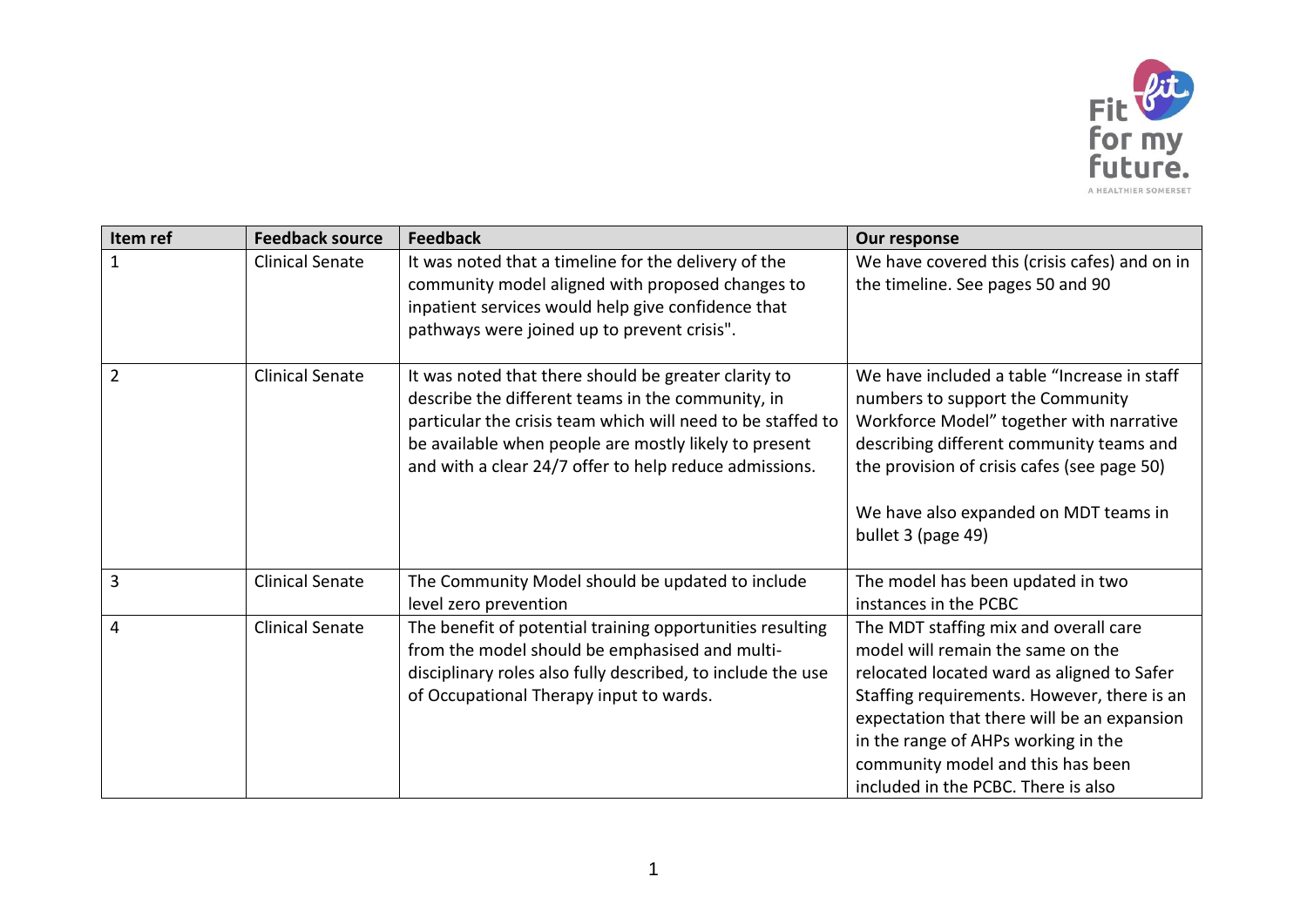

| Item ref | <b>Feedback source</b> | <b>Feedback</b>                                             | Our response                                |
|----------|------------------------|-------------------------------------------------------------|---------------------------------------------|
|          |                        |                                                             | recognition that co-location of staff teams |
|          |                        |                                                             | will enhance training opportunities.        |
| 5        | <b>Clinical Senate</b> | The CRP commented that there could be greater clarity       | We have included a table "Increase in staff |
|          |                        | regarding the plan for an enhanced community mental         | numbers to support the Community            |
|          |                        | health provision in the Wells area                          | Workforce Model" together with narrative    |
|          |                        |                                                             | describing different community teams and    |
|          |                        |                                                             | the provision of crisis cafes near Wells -  |
|          |                        |                                                             | Mendip and North Sedgemoor (see page 50)    |
|          |                        |                                                             |                                             |
| 6        | <b>Clinical Senate</b> | An enhanced community model will be drawing from            | We have strengthened the PCBC in terms of   |
|          |                        | the existing workforce and this should be considered in     | providing a table describing the community  |
|          |                        | the workforce planning for the community model              | workforce increases, and updated the        |
|          |                        | implementation.                                             | timeline to include implementation of the   |
|          |                        |                                                             | <b>Community Workforce Model</b>            |
| 7        | <b>Clinical Senate</b> | The CRP was satisfied that Taunton as a site for the        | Updated table 17 option 4 "This also would  |
|          |                        | combined beds had been appropriately discarded for          | be in danger creating a 'campus' site which |
|          |                        | clinical outcome reasons                                    | would be counter to National policy"        |
| 8        | <b>Clinical Senate</b> | The CRP noted that there was a strong argument for not      | Updated table 17 option 4 "This also would  |
|          |                        | co-locating beds at Wells, in particular the lack of a S136 | be in danger creating a 'campus' site which |
|          |                        | suite.                                                      | would be counter to National policy"        |
|          |                        |                                                             |                                             |
| 9        | <b>Clinical Senate</b> | Expand on social care and recovery partners                 | We have referenced peer support in the      |
|          |                        |                                                             | <b>PCBC</b>                                 |
| 10       |                        | Clearer around crisis model and response                    | We have referenced crisis cafes as an       |